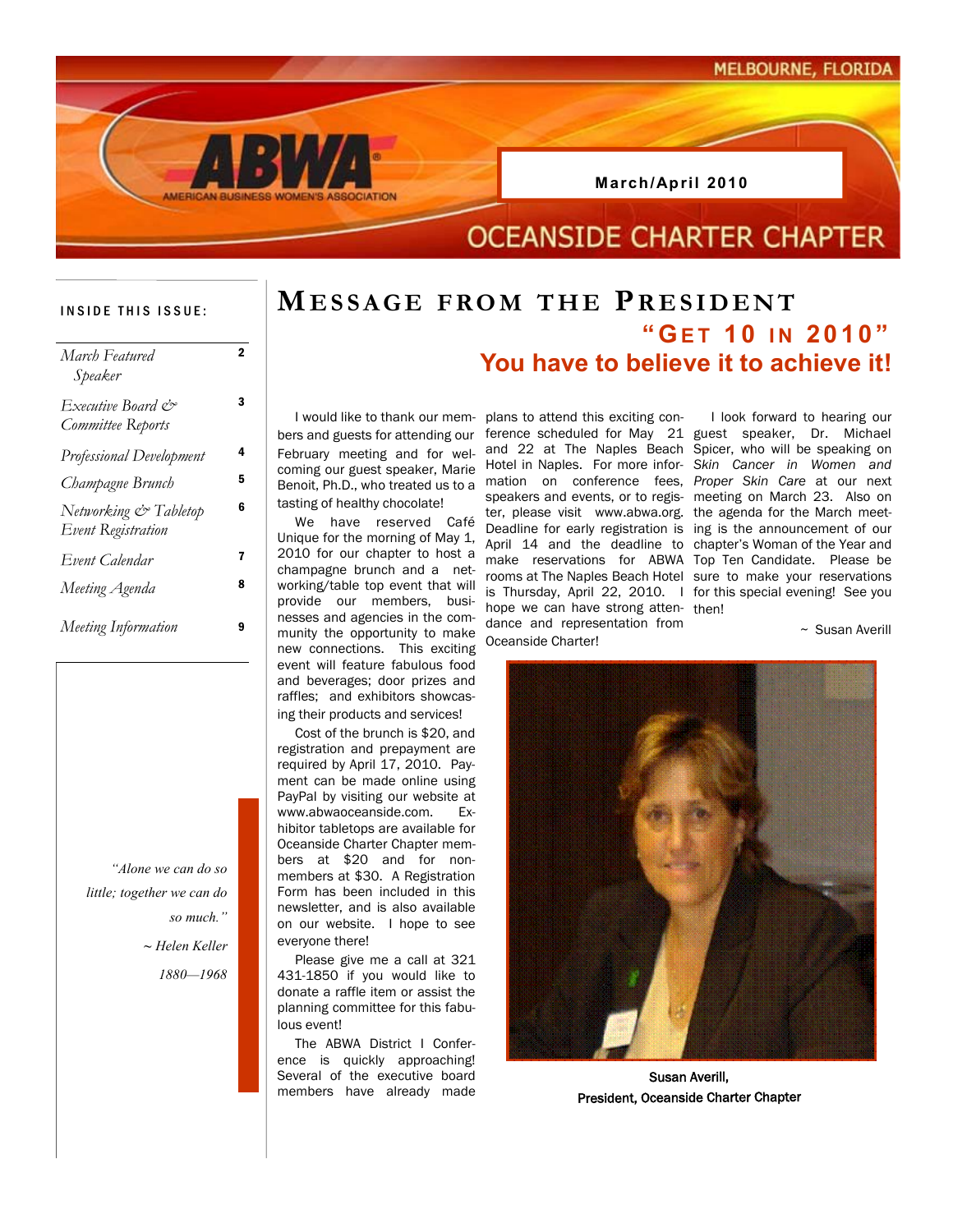### **MA R C H F E A T U R E D SP E A K E R**



Michael S. Spicer, M.D.

 Michael S. Spicer, MD, FAAD, came a Clinical Assistant Profesis board certified in dermatology sor at New Jersey Medical and dermatopathology with a School. He is on the board of special interest in skin cancer the World Skin Cancer Foundaand dermatologic surgery.

He earned his B.A. in bio-torial Board of the medical jour-

chemistry and psychology from nal *Cutis*, Cutaneous Medicine Rutgers University, and was for the Practitioner. awarded a full tuition scholarship to UMDNJ-New Jersey Medical School. After receiving his MD, he completed an internship in pediatrics at the University of Maryland.

Medical School for a dermatology residency where he focused recent venture, Epice Internacontributing to a book and writing articles, including one of the other innovative skin care prodlead articles for the Journal of ucts. the American Academy of Dermatology.

matopathology, Dr. Spicer be-*Proper Skin Care.* tion and also serves on the Edi-

 He returned to New Jersey medical director of Aesthetic on laser in dermatology, while tional, has brought to market Dr. Spicer has been in private practice in Prescott, Arizona for four years and Brevard County Florida for the past eight years, and is currently a partner at Brevard Skin and Cancer Center and Centers of Brevard. Dr. Spicer's revolutionary sunscreens and

 Following a fellowship in der-*Skin Cancer in Women and*  Please join us Tuesday, March 23 as Dr. Spicer presents



# Community Events



please contact Dallas Dannic at 321 436-2994 or dallas.bocrentals@yahoo.com.



The 17th Annual Children's Festival April 3, 2010 10:00 a.m. to 4:00 p.m. Historic Riverfront Park in Cocoa Village

A fun filled day of FREE activities: Games, Stage Performances, Storytellers, Child Safety, Arts & Crafts, Fishing, Face Painting & Parent Education!

Co-sponsored by:



The Junior League of Central & North Brevard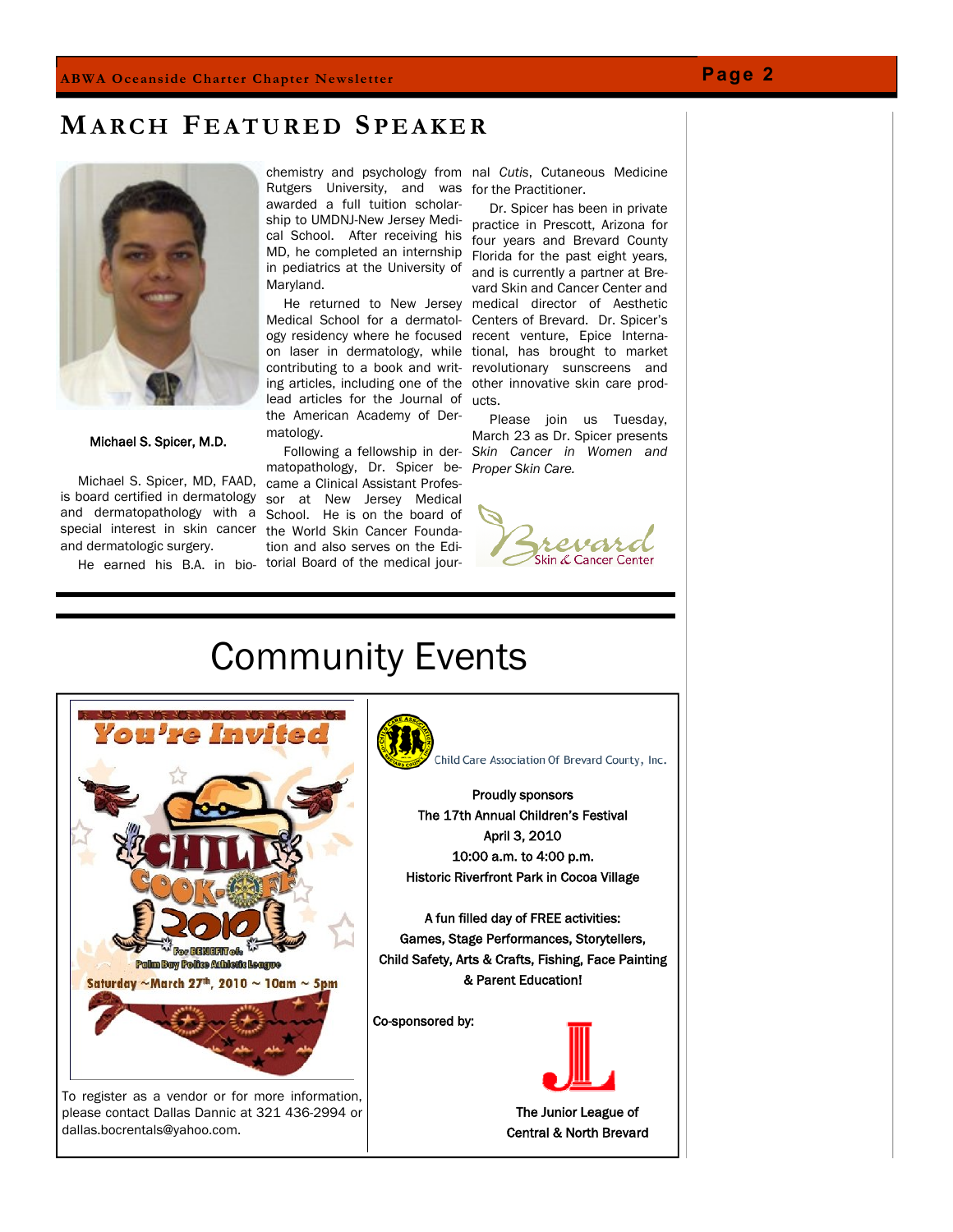### **Page 3**

### CHAPTER COMMITTEE REPORTS

### Membership

 Let's extend a warm welcome to our newest member, Dallas Dannic!



### Woman of the Year & Top Ten **Candidate**

Top Ten Candidate will be announced at the next meeting on Tuesday, March 23, 2010.

#### Fundraising/Advertising

 The Chapter is inviting members to serve on the committee for the Texas Hold 'Em Fundraiser tentatively scheduled for 321 431-1850.

#### **Publicity**

 The Woman of the Year and information and featured guest Chapter monthly meeting speaker are published in the Business Agenda column of Florida Today as well as the online Community Calendar of the Cocoa Beach Area Chamber of Commerce web site.

#### **Newsletter**

later this spring. If you would ter Newsletter is published on like to share your ideas and the Chapter web site at serve on this committee, www.abwaoceanside.org and on please contact Susan Averill at the Oceanside Charter Chapter The Oceanside Charter Chap-ABWA WIN Team Board at www.abwa.org.

> Please send submissions to acarbone@cfl.rr.com by the second Wednesday of the month.



### **2 0 0 9 - 2 0 1 0 EX E C U T I V E B O A R D**

### President

 Susan Averill averill441@cfl.rr.com 321 431-1850

### Vice President

 Barbara Cheney beejaycheney@yahoo.com 321 987-5106

#### **Secretary**

 Jenny Wall jwall@cfl.rr.com 321 459-1661

**Treasurer**  Anita Carbone acarbone@cfl.rr.com

321 684-0790

### **2 0 0 9 – 2 0 1 0 C O M M I T T E E S**

### Professional Development

Open

Fundraising/Advertising Sue Averill (Acting)

### Membership

- Barbara Cheney (Acting) **Newsletter** Anita Carbone
- Program
- Sue Parker
- **Publicity**
- Sue Parker **Website**
- Jessica Brace
- **Reservations**
- Barbara Cheney
- Woman of the Year & Top Ten Candidate Barbara Jones

### We're on the web!

### www.abwaoceanside.org

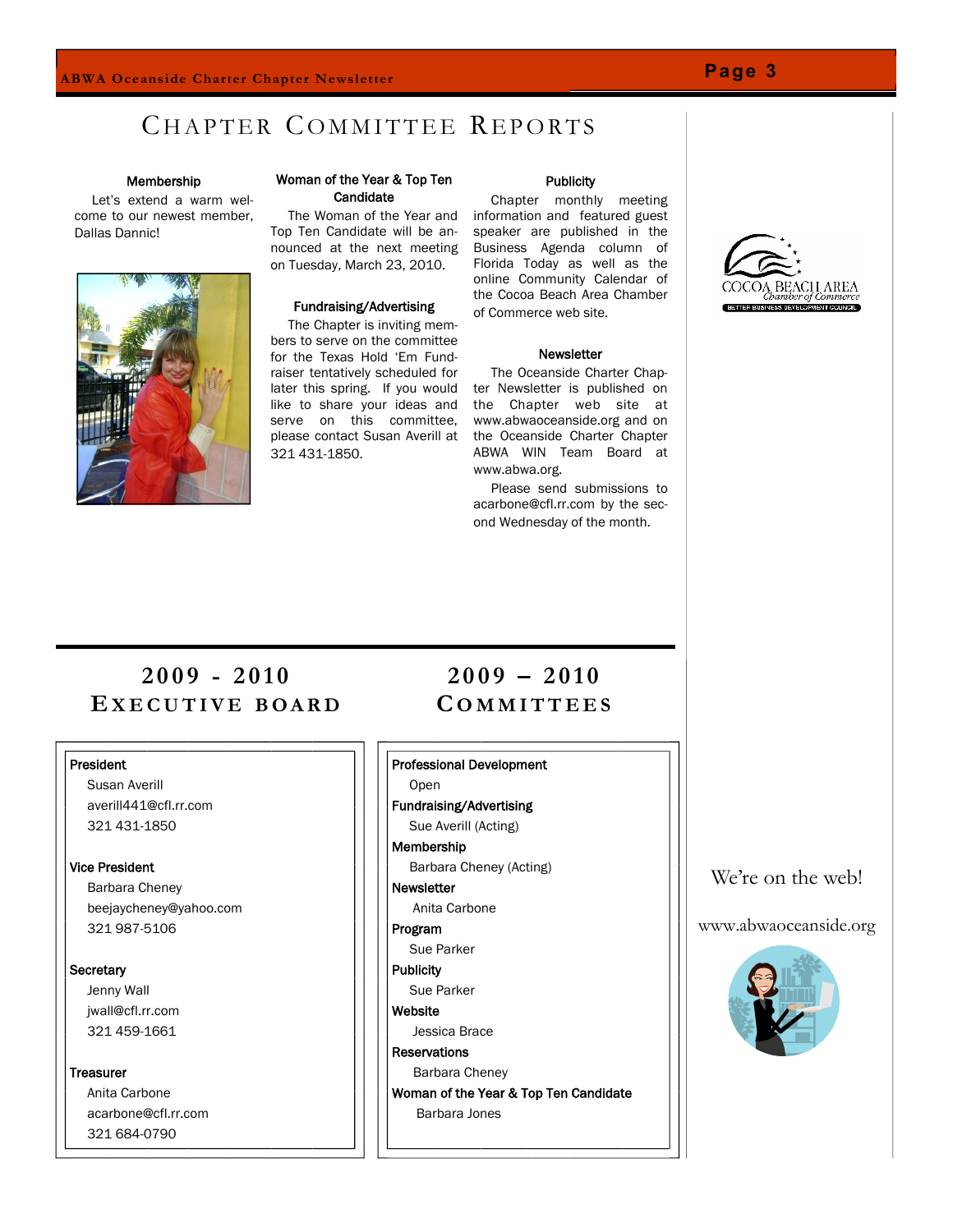

#### Roundtables & Training Opportunities

The program is FREE.

### March 25, 2010 - New Venture Clinic, BCC Palm April 21, 2010 - From Idea to Marketplace - Bay Campus, 9:00 a.m. - 4:00 p.m.

Starting a small business? Are you an ambitious, entrepreneurial person seeking information about the opportunity of running your own business? An overview of business plan, finance, legal issues, insurance, record keeping and taxes. Fee is \$60.

### April 6, 2010 - Trade Show Tips, 10:00 a.m. - Noon, Melbourne Regional Chamber of Commerce

Experts share trade show promotional strategies. Update your skills. The program is FREE.

#### April 13, 2010 - Banking Q & A, 10:00 a.m. — Noon, Cocoa Beach Area Chamber of Commerce

Tips on packaging loan applications from a commercial lender. Funding qualifications will be reviewed. The program is FREE.

### April 15, 2010 - Linked In, 10:00 a.m. - Noon, BCC Palm Bay Campus

Learn how to use Linked In for your business.

How to Create, Distribute and Sell Your Invention, 6:00 p.m. - 8:00 p.m., Technological Research Development Authority (TRDA) Business Innovation Center

Presented by Jean Newell. Turn your great idea into an income-producing business. The program is FREE.

### April 27, 2010 - International Trade Overview, 11:00 a.m. - 1:00 p.m., Melbourne Regional Chamber of Commerce

Overview of global trade for small business. The program is FREE.

 All seminars require pre-registration. Please call the Small Business Development Center at Brevard Community College at 321 433-5570 or 321 433-5572 or email pfrimmers@brevardcc.edu.

 The SBDC at BCC is a member of the Florida Small Business Development Center Network, a statewide service network funded in part through a cooperative agreement with the U.S. Small Business Administration.

# Save the Date

### ABWA 2010 District I Conference

### Naples Beach Hotel Naples, FL

May 21—22, 2010

Keynote speaker: Myra Janco Daniels, author of *Secrets of a Rut Buster*.

Saturday Program: *How to Manage Emotions and Excel Under Pressure*

For conference fee schedule and to register, please visit www.abwa.org. Hotel reservations for ABWA's commitment of rooms must be received by April 22, 2010.

### 2010 National Women's Leadership Conference

October 28 — 30 Chattanooga Marriott Chattanooga,TN

Conference Co-leads Diane Nixon and Vickie Butler-Rindos invite you to another exciting ABWA experience!

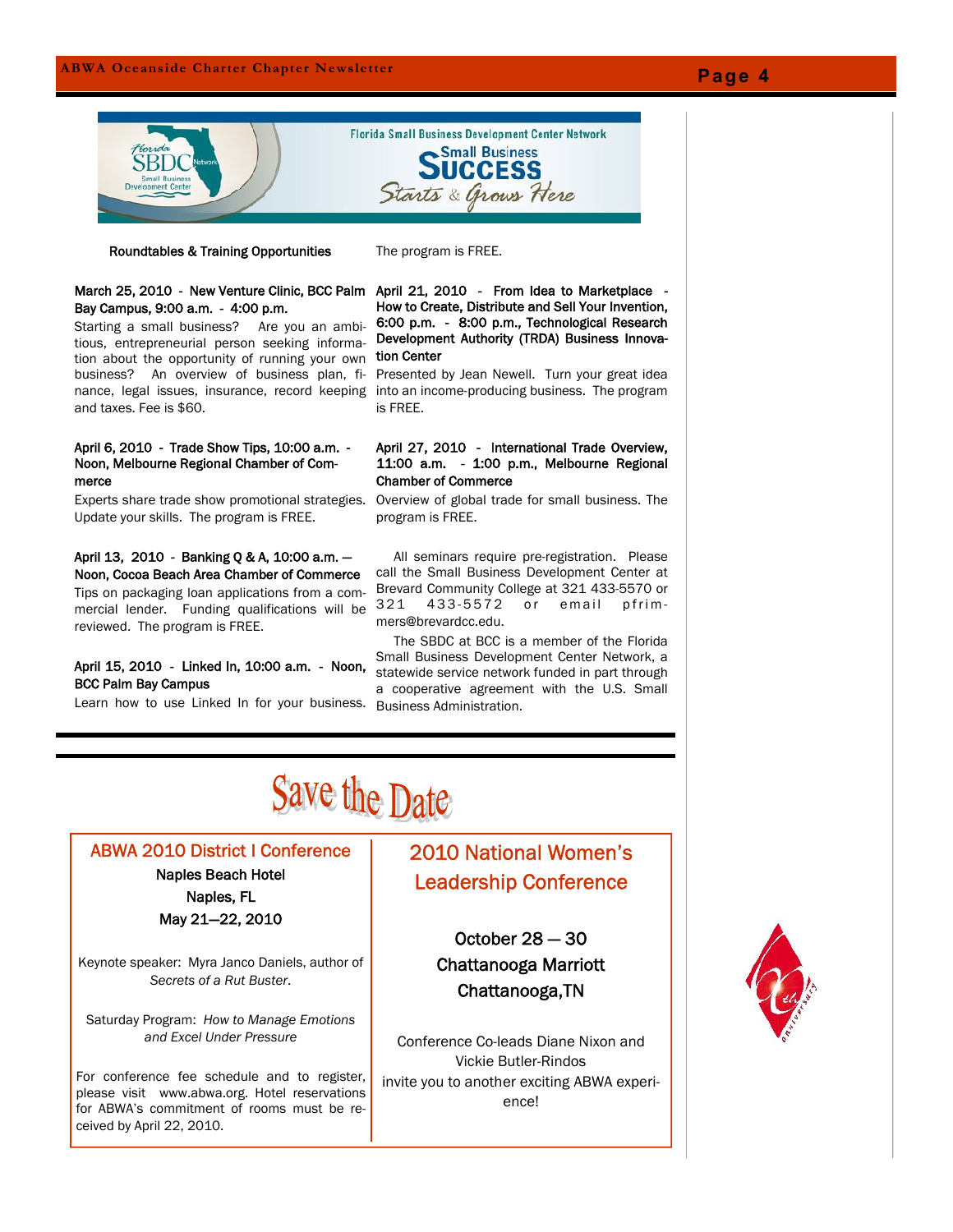### Woman of the Year

 Providing recognition for our members is an important part of ABWA's mission. It also provides our Chapter with an opportunity to celebrate the success of our most influential and revered members.



 The Woman of the Year program was designed so

that every Chapter can annually recognize a member who has made notable contributions and outstanding achievements. Being named Woman of the Year is a great honor—one that is highly respected by ABWA members.

 Chapter Woman of the Year candidates must meet the following criteria:

- Be a member in good standing with ABWA National and Oceanside Charter Chapter for at least one year
- Attend a minimum of eight meetings within the ABWA year
- Demonstrate leadership qualities by serving as an ABWA officer, committee chair and/or committee member
- Recruit at least one new member within the ABWA fiscal year
- Demonstrate career advancement in her chosen field
- Contribute to her community through volunteerism
- Be perceived as a positive role model or mentor for others

### Oceanside Charter Chapter Champagne Brunch Networking & Tabletop Event

Saturday, May 1, 2010

10:00 a.m. to 1:00 p.m.

Café Unique 607 Florida Avenue Cocoa Village, FL 32922

Cost: \$20 Prepayment and registration are required by April 17, 2010. To register, please visit www.abwaoceansiide.com

### Top Ten Business Women of ABWA

 Each year, ABWA members are recognized nationally for exceptional achievements in their ABWA groups, professions and community, by being selected as the Top Ten Business Women of ABWA.

 Each Chapter is encouraged to select a Top Ten candidate. The criteria for candidacy are designed to give each member the opportunity to be nominated for this prestigious award based on her accomplishments, both professional and personal.

Eligibility requirements for Top Ten Candidates:

- Member currently in good standing both nationally and locally
- Female
- Currently employed
- Current/past Chapter officer
- ABWA member in good standing for at least three years as of May 15 of the nomination year
- Nomination by her Chapter which has been her primary affiliation for at least one year as of May 15 of the nomination year
- Judging Standards for Candidates for Top Ten:
- Career accomplishments
- Professional and Personal Goals
- ABWA Historical Profile
- Formal Education
	- Community Involvement

### At the event…

- Fabulous food and beverages
- Door prizes and raffles
- Opportunities to make new connections
- Exhibitors showcasing their products and services

Exhibitor Tabletops Available:

- \$20.00 Oceanside Charter Chapter Members
- \$30.00 Non-Members
- Prepayment and registration are required by April 17, 2010. To register, please visit www.abwaoceanside.com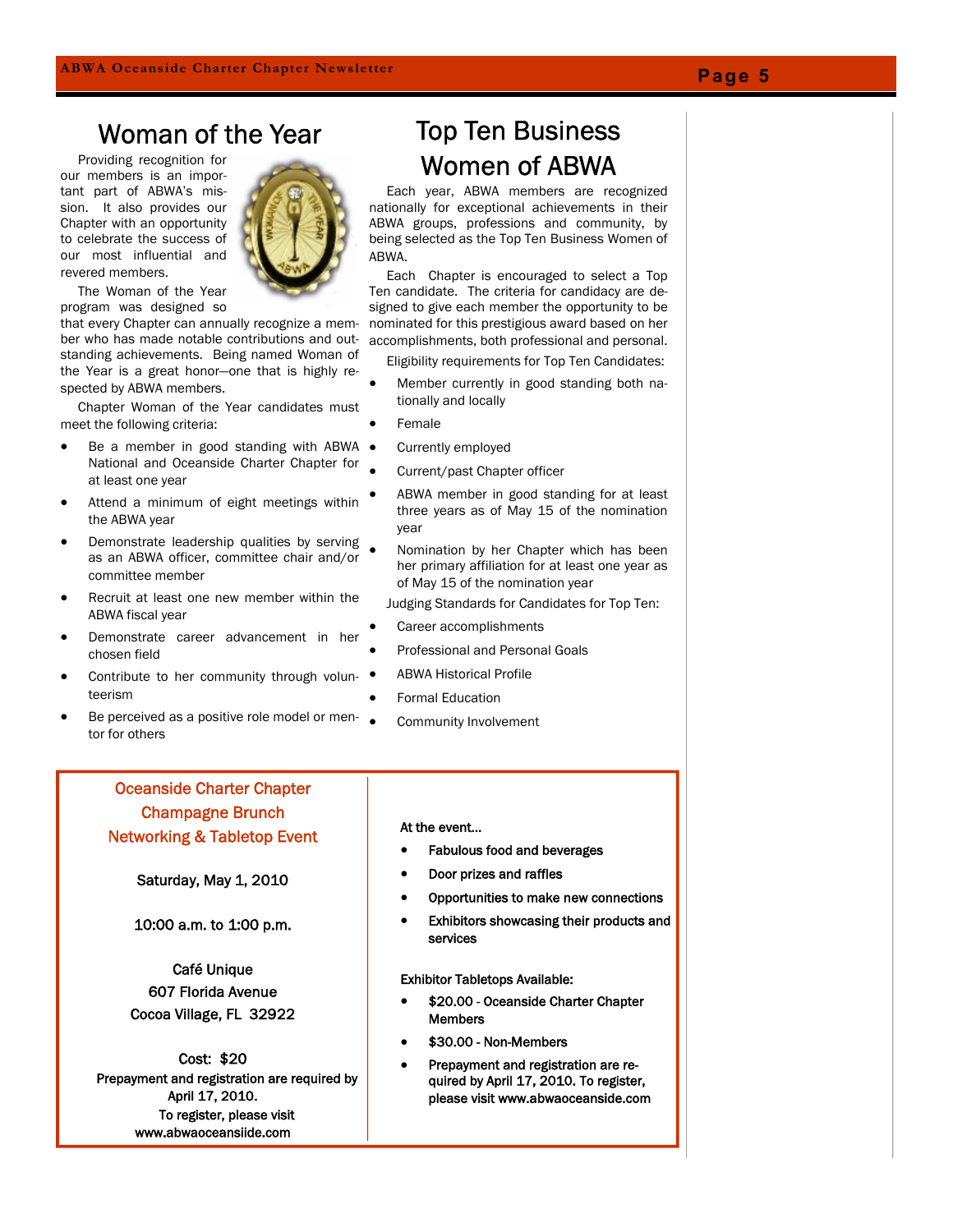AMERICAN BUSINESS WOMEN'S ASSOCIATION Oceanside Charter Chapter **Champagne Brunch Networking & Tabletop Event Registration Saturday May 1, 2010 10:00 a.m. to 1:00 p.m. Café Unique 607 Florida Avenue Cocoa Village, FL 32922** Company Name: \_\_\_\_\_\_\_\_\_\_\_\_\_\_\_\_\_\_\_\_\_\_\_\_\_\_\_\_\_\_\_\_ Participant Name: \_\_\_\_\_\_\_\_\_\_\_\_\_\_\_\_\_\_\_\_\_\_\_\_\_\_\_\_\_\_\_\_\_\_\_\_\_\_\_ Address: \_\_\_\_\_\_\_\_\_\_\_\_\_\_\_\_\_\_\_\_\_\_\_\_\_\_\_\_\_\_\_\_\_\_\_\_\_\_ City: \_\_\_\_\_\_\_\_\_\_\_\_\_\_\_\_\_\_\_\_\_\_\_\_\_\_\_ Zip: \_\_\_\_\_\_\_\_\_\_\_\_\_\_\_\_\_\_ Phone: \_\_\_\_\_\_\_\_\_\_\_\_\_\_\_\_\_\_\_ Fax: \_\_\_\_\_\_\_\_\_\_\_\_\_\_\_ Email: \_\_\_\_\_\_\_\_\_\_\_\_\_\_\_\_\_\_\_\_\_\_\_\_\_\_\_\_\_\_\_\_\_\_\_\_\_\_\_\_\_\_\_\_\_\_\_\_ \$20.00 Champagne Brunch \_\_\_\_\_\_ \$20.00 Exhibit Table - ½ Table - 3 ft. of display space (Oceanside Charter Chapter Member) Please arrive at 9:30 a.m. to set up your table. \_\_\_\_\_\_ \$30.00 Exhibit Table - ½ Table - 3 ft. of display space (Non-Oceanside Charter Chapter Member) Please arrive at 9:30 a.m. to set up your table. Total Amount (prepayment is required by April 17, 2010) Paid by (check one): \_\_\_\_ Check (Please mail check and completed registration form by April 17, 2010 to ABWA Oceanside, P.O. Box 360151, Melbourne, FL 32936) \_\_\_ PayPal online at www.abwaoceanside.com (Please fax completed registration form by April 17, 2010 to 321 773-1416 or mail to ABWA Oceanside, P.O. Box 360151, Melbourne, FL 32936) For additional information, please contact Susan Averill at 321 431-1850.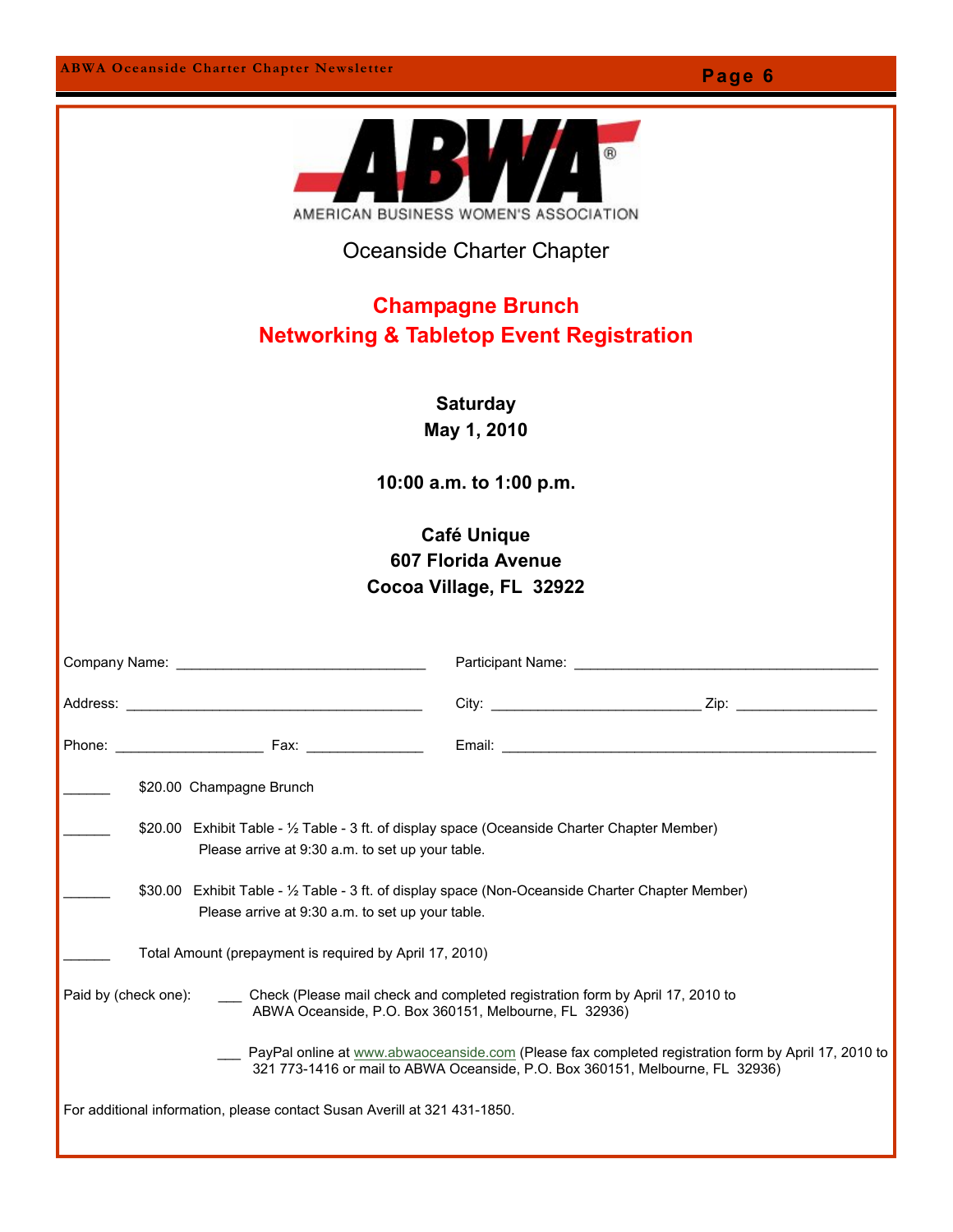### **E V E N T C AL E N DAR**

### March 23

ABWA Oceanside Charter Chapter Dinner Meeting Networking at 6:00 p.m. Dinner at 6:30 p.m. Eau Gallie Yacht Club, 100 Datura Drive, Indian Harbour Beach

### April 6

Space Coast Women Express Network Meeting Networking & Lunch from 11:00 a.m. to 1:00 p.m. Eau Gallie Yacht Club, Indian Harbour Beach

### April 14

ABWA Oceanside Charter Chapter Executive Board Meeting at 5:30 p.m. Harris Corporation Headquarters, 1025 W. Nasa Blvd., Melbourne, FL

### April 27

ABWA Oceanside Charter Chapter Dinner Meeting Networking at 6:00 p.m. & Dinner at 6:30 p.m. Eau Gallie Yacht Club, 100 Datura Drive, Indian Harbour Beach

### May 1

Champagne Brunch—Networking & Tabletop Event 10:00 a.m.— 1:00 p.m. Café Unique, 607 Florida Avenue, Cocoa, FL 32922

### May 4

Space Coast Women Express Network Meeting Networking & Lunch from 11:00 a.m. to 1:00 p.m. Eau Gallie Yacht Club, Indian Harbour Beach

### May 12

ABWA Oceanside Charter Chapter Executive Board Meeting at 5:30 p.m. Harris Corporation Headquarters, 1025 W. Nasa Blvd., Melbourne, FL

#### May 21-22

ABWA 2010 District I Conference, Naples Beach Hotel, Naples, FL

### May 25

ABWA Oceanside Charter Chapter Dinner Meeting Networking at 6:00 p.m. & Dinner at 6:30 p.m. Eau Gallie Yacht Club, 100 Datura Drive, Indian Harbour Beach



### **Page 7**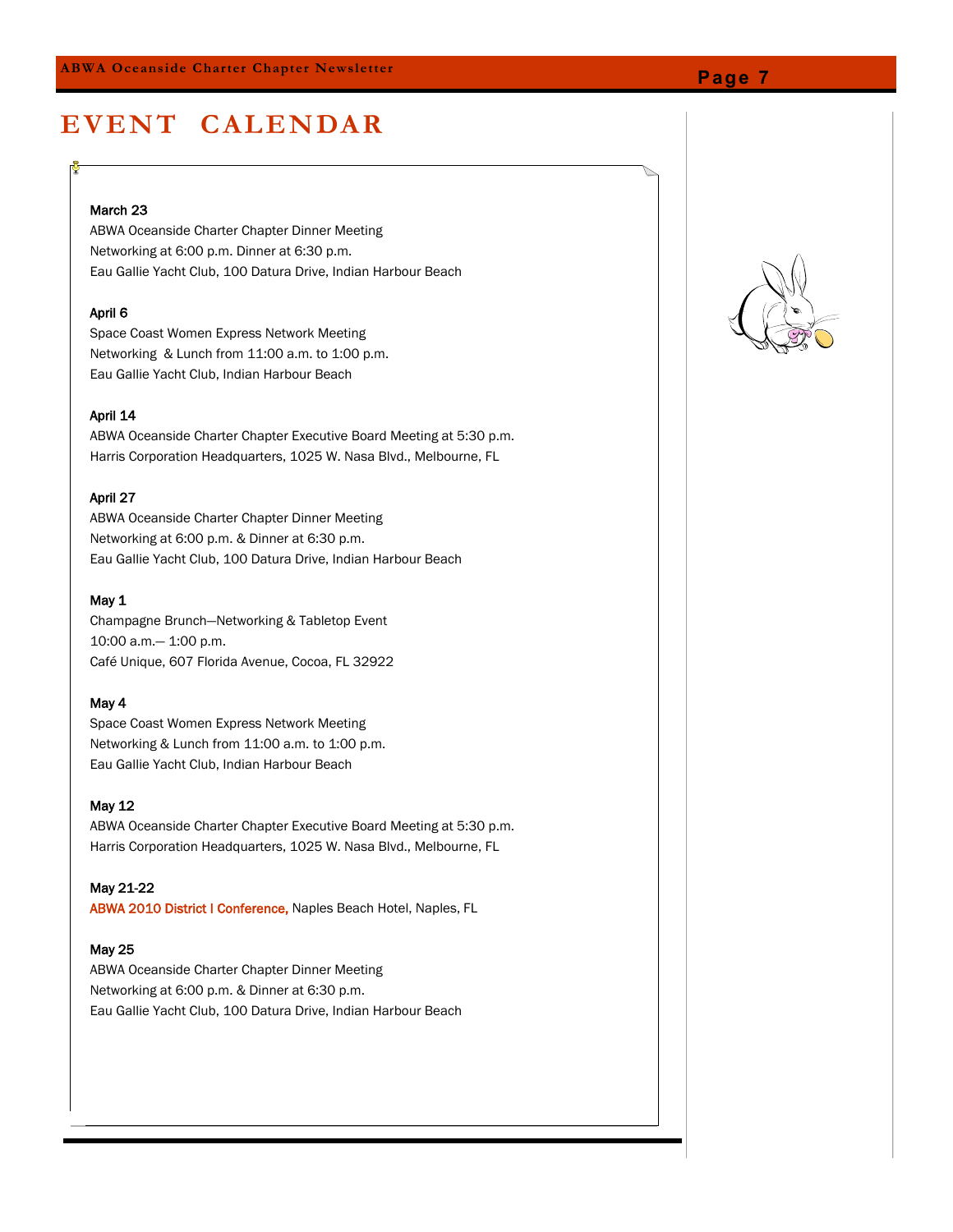### **Oceanside Charter Chapter March 23, 2010 Meeting Agenda**AMERICAN BUSINESS Networking Call to Order & Welcome Pledge of Allegiance Invocation Introductions Establish a quorum Approval of Minutes Treasurer's Report Committee Reports Website: Jessica Brace Newsletter: Anita Carbone Membership: Barbara Cheney Fundraising: Susan Averill Program: Sue Parker Care Coordinator: Barbara Cheney Ambassador: Lola Mitchell Woman of the Year & Top Ten Candidate: Barbara Jones New Business: Installation of New Members Guest Speaker Michael S. Spicer, MD Announcements Raffle

Benediction

Adjournment

### **Page 8**